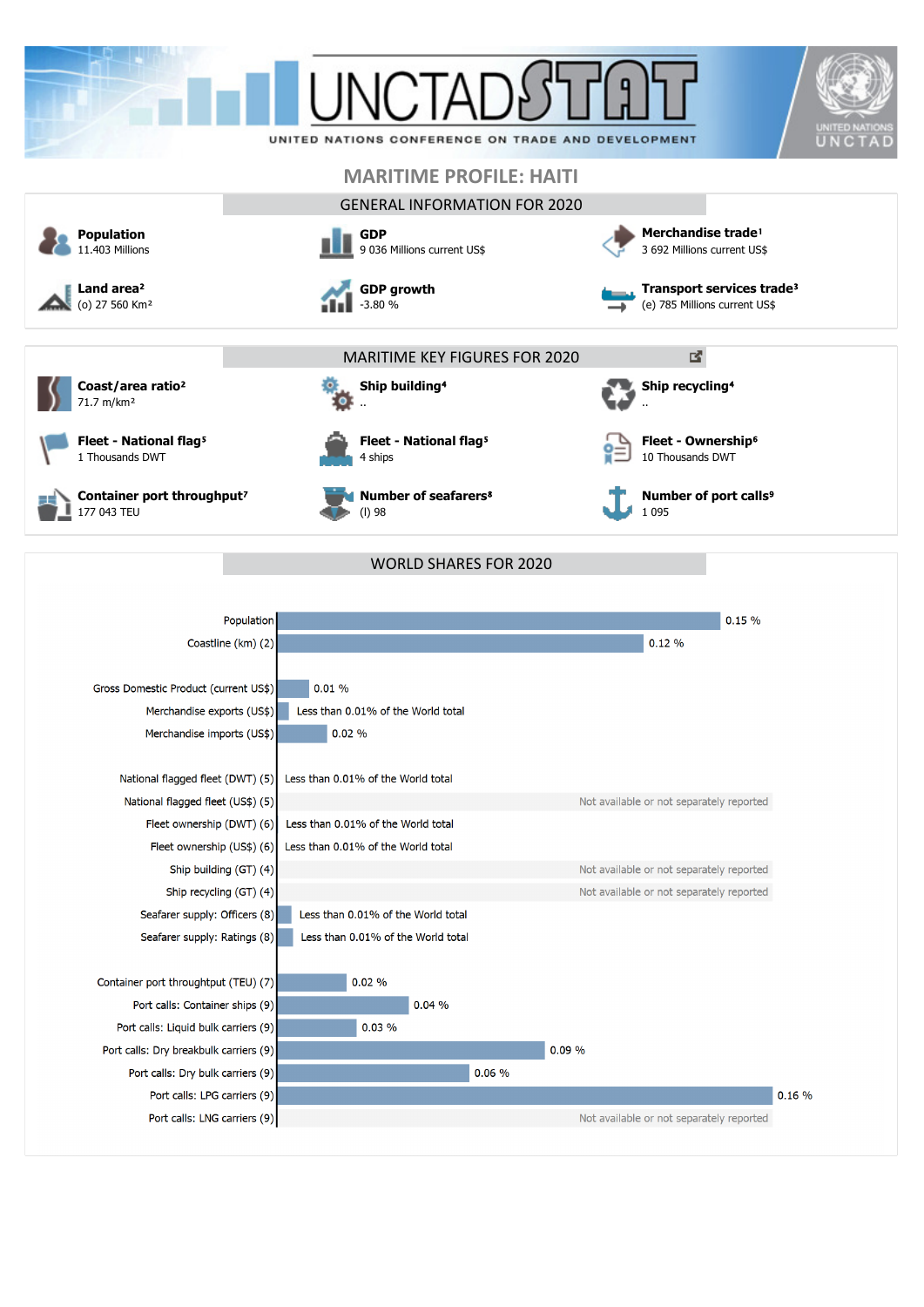

INTERNATIONAL TRADE IN TRANSPORT SERVICES



Transport services exports growth rate in 2020

| 2005         | 2010     | 2015     | 2020 |
|--------------|----------|----------|------|
| 0.0          | 0.0      | ٠        |      |
| 54.7         | 84.6     | 84.2     |      |
| 45.3         | 15.4     | (e) 15.8 |      |
| 2005         | 2010     | 2015     | 2020 |
| $\mathbf{0}$ | $\Omega$ | ۰        |      |
|              |          |          |      |
| 217          | 595      | 691      |      |
|              |          |          |      |

|                                                | <b>NATIONAL FLEET</b> |           |      |      | 國                         |  |
|------------------------------------------------|-----------------------|-----------|------|------|---------------------------|--|
| Carrying capacity by type of ship <sup>5</sup> |                       |           |      |      |                           |  |
| (Thousands DWT)                                | 2005                  | 2010      | 2015 | 2020 | $0\%$                     |  |
| Total fleet                                    | 1.0                   | 1.5       | 1.1  | 1.1  |                           |  |
| Oil tankers                                    | $\cdots$              | $\ddotsc$ | 0.0  | 0.0  | Fleet growth rate in 2020 |  |
| <b>Bulk carriers</b>                           | $\cdots$              |           | 0.0  | 0.0  |                           |  |
| General cargo                                  | 1.0                   | 1.4       | 1.0  | 1.0  |                           |  |
| Container ships                                |                       | $\cdot$   | 0.0  | 0.0  |                           |  |
| Other types of ships                           |                       | 0.2       | 0.1  | 0.1  |                           |  |
| Fleet by type of ship <sup>5</sup>             |                       |           |      |      |                           |  |
| (Number of ships)                              |                       |           |      |      |                           |  |

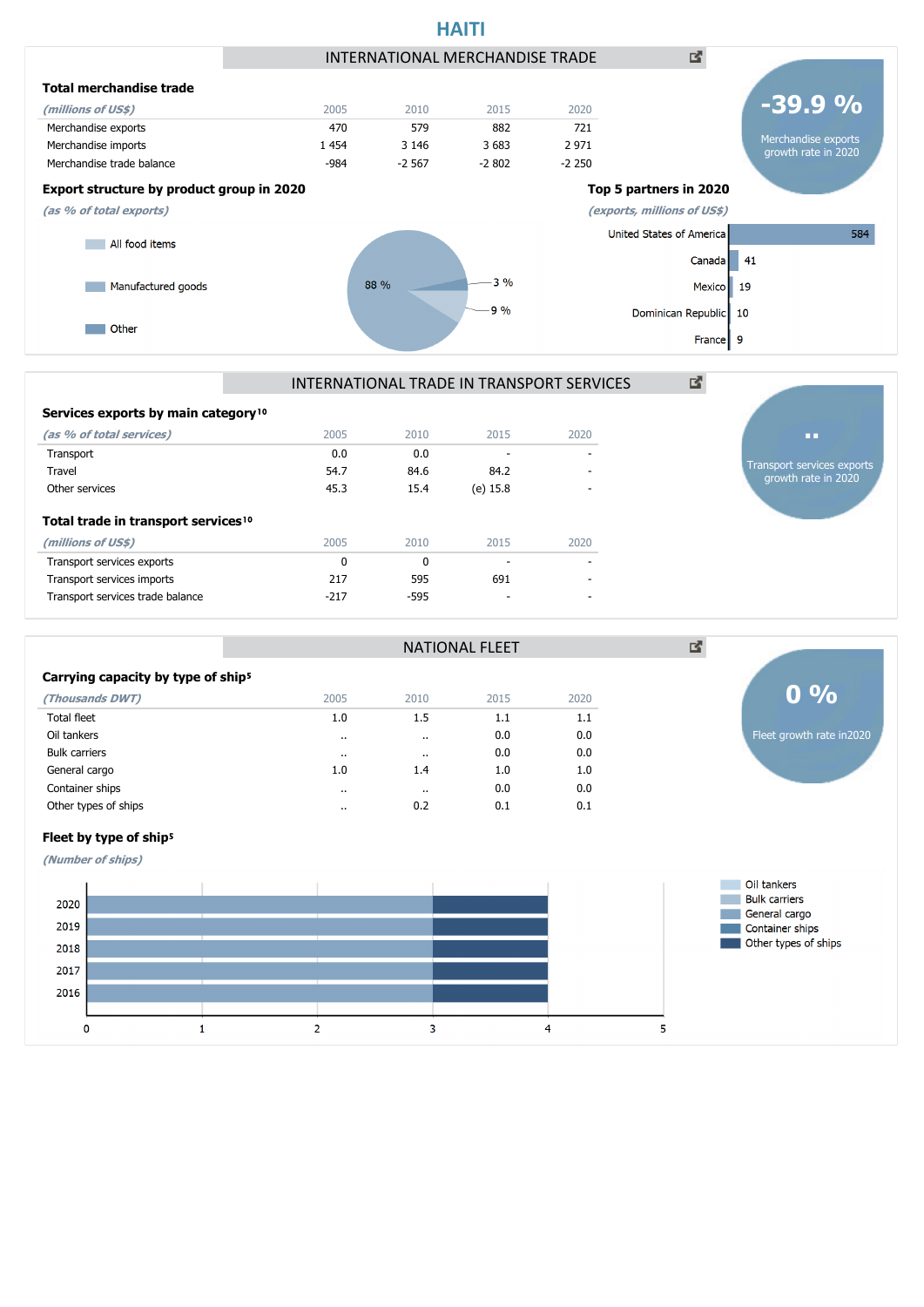# **HAITI**

LINER SHIPPING CONNECTIVITY

 $0.256$ 

 $0.254$ 

 $0.248$ 

 $0.247$ 

 $0.246$ 

### **Bilateral connectivity index - Top 10 partners in 2020**<sup>11</sup>

**Can only take values between 0 (minimum) and 1 (maximum)**

United States of America

Dominican Republic

Panama

Colombia

Jamaica

#### Liner shipping connectivity index<sup>11</sup>

**Maximum 2006=100 for China**  $14$  $12$  $10$ 8 6  $\overline{a}$  $\overline{2}$  $\pmb{0}$ 2006 2008 2010 2012 2014 2016 2018 2020

図

#### Costa Rica  $0.240$ Bahamas  $0.235$ Guatemala  $0.235$ Ecuador  $0.233$ **Belize**  $0.232$

# PORT CALLS AND PERFORMANCE

## Port calls, time spent in ports, vessel age and size in 2020<sup>9</sup>

|                                  | Number of<br>arrivals | Median time<br>in port (days) | Avg age<br>of vessels | Avg size (GT)<br>of vessels | Avg cargo<br>carrying<br>capacity (DWT)<br>per vessel | Avg container<br>carrying<br>capacity (TEU)<br>per container<br>ship | Maximum size<br>(GT) of vessels |
|----------------------------------|-----------------------|-------------------------------|-----------------------|-----------------------------|-------------------------------------------------------|----------------------------------------------------------------------|---------------------------------|
| All ships                        | 1 0 9 5               | 1.02                          | 18                    | 14 2 25                     | 15 140                                                | 1 4 4 3                                                              | 226 963                         |
| Liquid bulk carriers             | 129                   | 1.44                          | 9                     | 22 906                      | 37 440                                                | $\cdot$                                                              | 31 905                          |
| Liquefied petroleum gas carriers | 86                    | 0.93                          | 12                    | 5 5 5 2                     | 5 9 9 9                                               | $\cdot$                                                              | 12 800                          |
| Liquefied natural gas carriers   | $\cdots$              | $\cdots$                      |                       | $\cdots$                    | $\cdots$                                              |                                                                      |                                 |
| Dry bulk carriers                | 169                   | 5.89                          | 9                     | 18 247                      | 28 719                                                | $\cdots$                                                             | 32 987                          |
| Dry breakbulk carriers           | 366                   | 0.97                          | 23                    | 4 9 4 1                     | 6 6 6 1                                               | $\cdot$                                                              | 28 239                          |
| Roll-on/roll-off ships           | 128                   | $\cdots$                      | 30                    | 13 376                      | 5 1 2 2                                               | $\cdot$ .                                                            | 61 854                          |
| Container ships                  | 200                   | 0.81                          | 15                    | 15 105                      | $\ddot{\phantom{a}}$                                  | 1 4 4 3                                                              | 32 958                          |
| Passenger ships                  | 17                    | $\cdot$                       | 17                    | 148 188                     | $\cdots$                                              |                                                                      | 226 963                         |

#### Port liner shipping connectivity index - Top 5 ports in 2020<sup>11</sup>

**Maximum 2006=100 for China, Hong Kong SAR**





凶